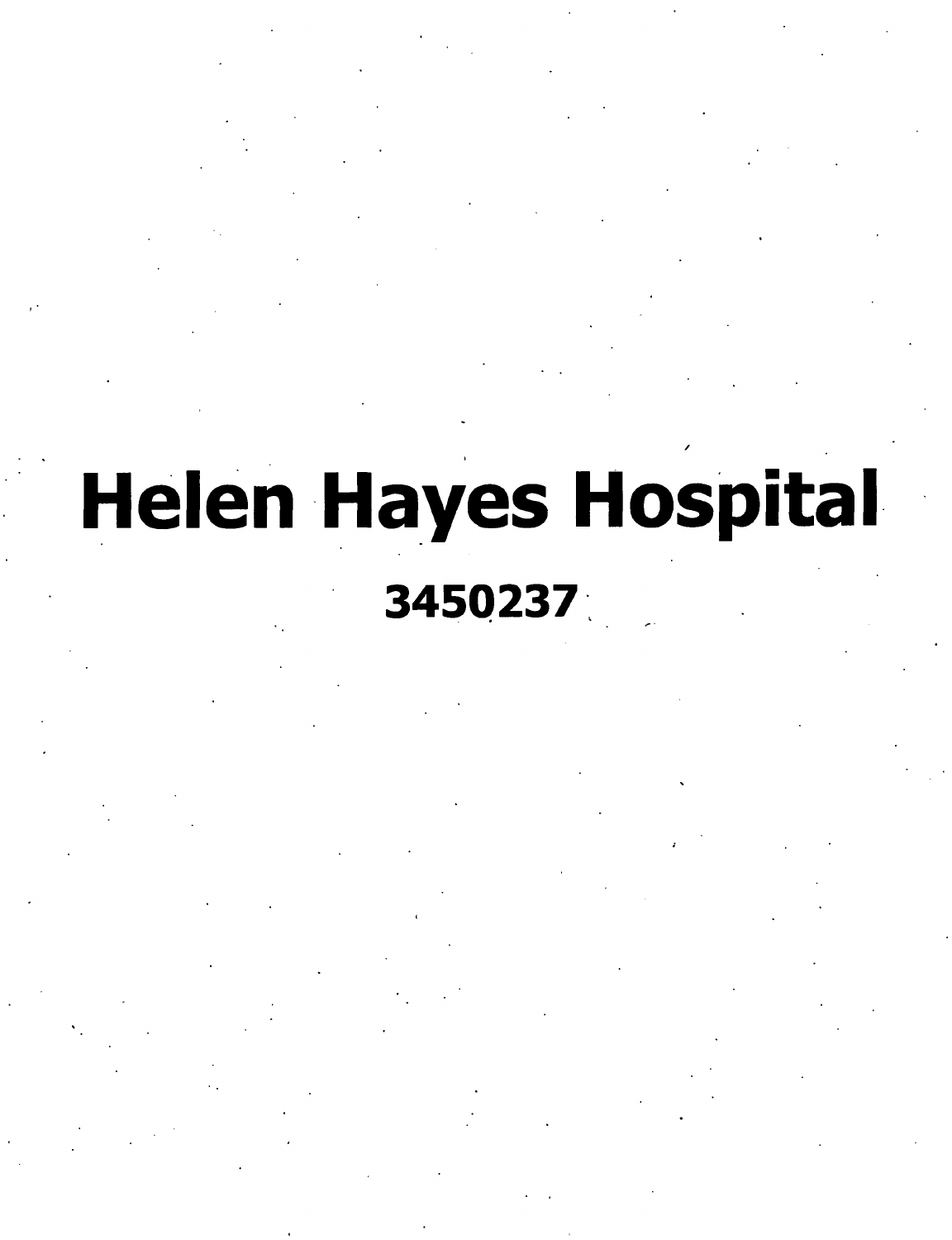÷,

**FORM** B **OSC** Use Only: **Reporting Code: Category Code:**

#### **State Consultant Services Contractor's Annual Employment Report**

**Report Period: April 1,2019 to March 31, 2020**

| <b>Contractor Name: Comprehensive Pharmacy Services</b>                                                                    | 3450237 |  |
|----------------------------------------------------------------------------------------------------------------------------|---------|--|
| Contractor Address: 6409 Quail Hollow Road, Memphis, TN 38120<br>Description of Services Being Provided: Pharmacy Services |         |  |

| Scope of Contract (Choose one that best fits):<br>Evaluation $\Box$ Research $\Box$ Training $\Box$<br>Analysis <b>□</b><br>Data Processing $\Box$ Computer Programming $\Box$ Other IT consulting $\Box$<br>Engineering   Architect Services   Surveying   Environmental Services  <br>Health Services X <sup>1</sup><br>Mental Health Services<br>Accounting $\Box$<br>Auditing $\square$<br>Paralegal $\Box$ Legal $\Box$<br>Other Consulting $\square$ |                            |                        |    |                                      |  |
|------------------------------------------------------------------------------------------------------------------------------------------------------------------------------------------------------------------------------------------------------------------------------------------------------------------------------------------------------------------------------------------------------------------------------------------------------------|----------------------------|------------------------|----|--------------------------------------|--|
| <b>Employment Category</b>                                                                                                                                                                                                                                                                                                                                                                                                                                 | <b>Number of Employees</b> | Number of Hours Worked |    | Amount Payable Under<br>the Contract |  |
| Pharmacists                                                                                                                                                                                                                                                                                                                                                                                                                                                | 11                         | 13,605.25              | \$ | 1,363,750.80                         |  |
| <b>Technicians</b>                                                                                                                                                                                                                                                                                                                                                                                                                                         | 6                          | 6,799.50               | Ś. | 204,734.86                           |  |
|                                                                                                                                                                                                                                                                                                                                                                                                                                                            |                            |                        |    |                                      |  |
|                                                                                                                                                                                                                                                                                                                                                                                                                                                            |                            |                        |    |                                      |  |
|                                                                                                                                                                                                                                                                                                                                                                                                                                                            |                            |                        |    |                                      |  |
|                                                                                                                                                                                                                                                                                                                                                                                                                                                            |                            |                        |    |                                      |  |
|                                                                                                                                                                                                                                                                                                                                                                                                                                                            |                            |                        |    |                                      |  |
|                                                                                                                                                                                                                                                                                                                                                                                                                                                            |                            |                        |    |                                      |  |
|                                                                                                                                                                                                                                                                                                                                                                                                                                                            |                            |                        |    |                                      |  |
|                                                                                                                                                                                                                                                                                                                                                                                                                                                            |                            |                        |    |                                      |  |
|                                                                                                                                                                                                                                                                                                                                                                                                                                                            |                            |                        |    |                                      |  |
|                                                                                                                                                                                                                                                                                                                                                                                                                                                            |                            |                        |    |                                      |  |
|                                                                                                                                                                                                                                                                                                                                                                                                                                                            |                            |                        |    |                                      |  |
| Total this page                                                                                                                                                                                                                                                                                                                                                                                                                                            | 17                         | 20,404.75              | S  | 1,568,485.66                         |  |
| <b>Grand Total</b>                                                                                                                                                                                                                                                                                                                                                                                                                                         | 17                         | 20,404.75              | \$ | 1,568,485.66                         |  |

Name of person who prepared this report: Marcene Froemming Preparer's Signature: Marcene Froemming Title: Director, Operations Finance Date Prepared: 5/4/2020 Phone#: 763-354-1226 Use additional pages if necessary) example 2 and 2 and 2 and 2 and 2 and 2 and 2 and 2 and 2 and 2 and 2 and 2 and 2 and 2 and 2 and 2 and 2 and 2 and 2 and 2 and 2 and 2 and 2 and 2 and 2 and 2 and 2 and 2 and 2 and 2 and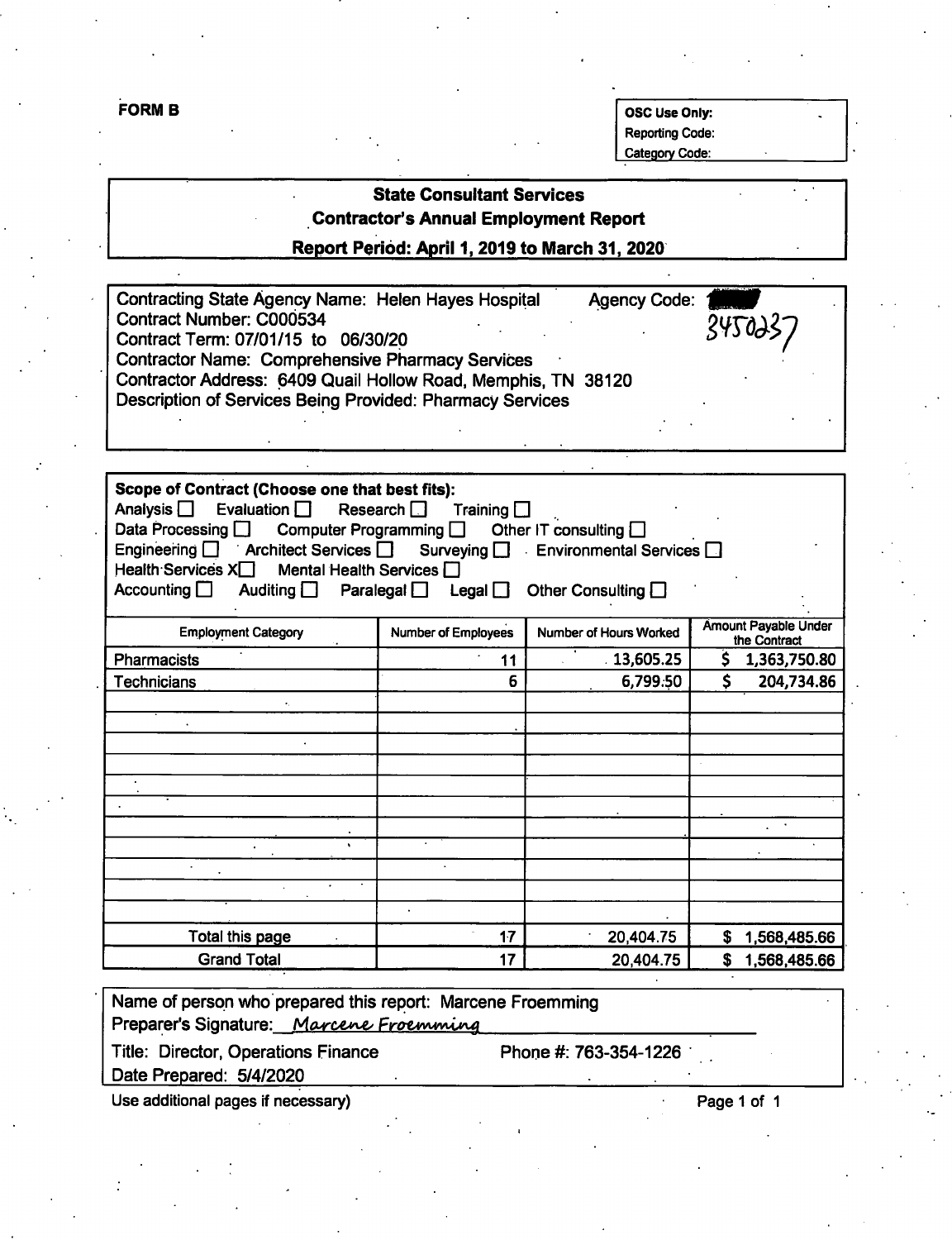| <b>FORM B</b>                                                                     |                                                | OSC Use Only:                                          |                                             |  |
|-----------------------------------------------------------------------------------|------------------------------------------------|--------------------------------------------------------|---------------------------------------------|--|
|                                                                                   |                                                | <b>Reporting Code:</b>                                 |                                             |  |
|                                                                                   |                                                |                                                        |                                             |  |
|                                                                                   |                                                | <b>Category Code:</b>                                  |                                             |  |
|                                                                                   | <b>State Consultant Services</b>               |                                                        |                                             |  |
|                                                                                   |                                                |                                                        |                                             |  |
|                                                                                   | <b>Contractor's Annual Employment Report</b>   |                                                        |                                             |  |
|                                                                                   | Report Period: April 1, 2019 to March 31, 2020 |                                                        |                                             |  |
|                                                                                   |                                                |                                                        |                                             |  |
| Contracting State Agency Name: Helen Hayes Hospital                               |                                                | Agency Code:                                           |                                             |  |
| Contract Number: C000541                                                          |                                                |                                                        | 342093                                      |  |
| Contract Term: 01/01/17 - 12/31/21                                                |                                                |                                                        |                                             |  |
| Contractor Name: NJPR Medical Transcription Services, Inc.                        |                                                |                                                        |                                             |  |
| Contractor Address: 80 E. Ridgewood Ave., 4th Fl., Paramus, NJ 07652              |                                                |                                                        |                                             |  |
| Description of Services Being Provided: Coding & Documentation Consultant         |                                                |                                                        |                                             |  |
|                                                                                   |                                                |                                                        |                                             |  |
|                                                                                   |                                                |                                                        |                                             |  |
|                                                                                   |                                                |                                                        |                                             |  |
| Scope of Contract (Choose one that best fits):                                    |                                                |                                                        |                                             |  |
| Analysis $\Box$<br>Evaluation $\square$                                           | Research $\Box$<br>Training $\Box$             |                                                        |                                             |  |
| Data Processing $\square$<br>Computer Programming $\square$<br>Engineering $\Box$ | Architect Services $\Box$ Surveying $\Box$     | Other IT consulting $\Box$<br>Environmental Services [ |                                             |  |
| Mental Health Services<br>Health Services $\square$                               |                                                |                                                        |                                             |  |
| Accounting $\square$<br>Auditing $\square$                                        | Paralegal $\Box$<br>Legal <b>□</b>             | Other Consulting X                                     |                                             |  |
|                                                                                   |                                                |                                                        |                                             |  |
| <b>Employment Category</b>                                                        | Number of Employees                            | Number of Hours Worked                                 | <b>Amount Payable Under</b><br>the Contract |  |
|                                                                                   |                                                |                                                        |                                             |  |
|                                                                                   |                                                |                                                        |                                             |  |
| Herilth<br><u>Intornation</u>                                                     |                                                | 405.15                                                 |                                             |  |
| <u>Hanagement</u>                                                                 |                                                |                                                        |                                             |  |
|                                                                                   |                                                |                                                        |                                             |  |
|                                                                                   |                                                |                                                        |                                             |  |
|                                                                                   |                                                |                                                        |                                             |  |
|                                                                                   |                                                |                                                        |                                             |  |
|                                                                                   |                                                |                                                        |                                             |  |
|                                                                                   |                                                |                                                        |                                             |  |
|                                                                                   |                                                |                                                        |                                             |  |
|                                                                                   |                                                |                                                        |                                             |  |
|                                                                                   |                                                |                                                        |                                             |  |
|                                                                                   |                                                |                                                        |                                             |  |
|                                                                                   |                                                |                                                        |                                             |  |
|                                                                                   | 0                                              |                                                        | \$0.00                                      |  |
| <b>Total this page</b>                                                            |                                                |                                                        |                                             |  |
| <b>Grand Total</b>                                                                |                                                | 40575                                                  | 162,596.1                                   |  |
|                                                                                   |                                                |                                                        |                                             |  |
| Name of person who prepared this report:                                          |                                                |                                                        |                                             |  |
| Preparer's Signature:                                                             |                                                |                                                        |                                             |  |
| Title: PRESIDENTO CEO                                                             |                                                | Phone #: 973-334-3443                                  |                                             |  |
| Date Prepared: 04/10/2020                                                         |                                                |                                                        |                                             |  |
| Use additional pages if necessary).                                               |                                                |                                                        | Page                                        |  |
|                                                                                   |                                                |                                                        |                                             |  |
|                                                                                   |                                                |                                                        |                                             |  |
|                                                                                   |                                                |                                                        |                                             |  |
|                                                                                   |                                                |                                                        |                                             |  |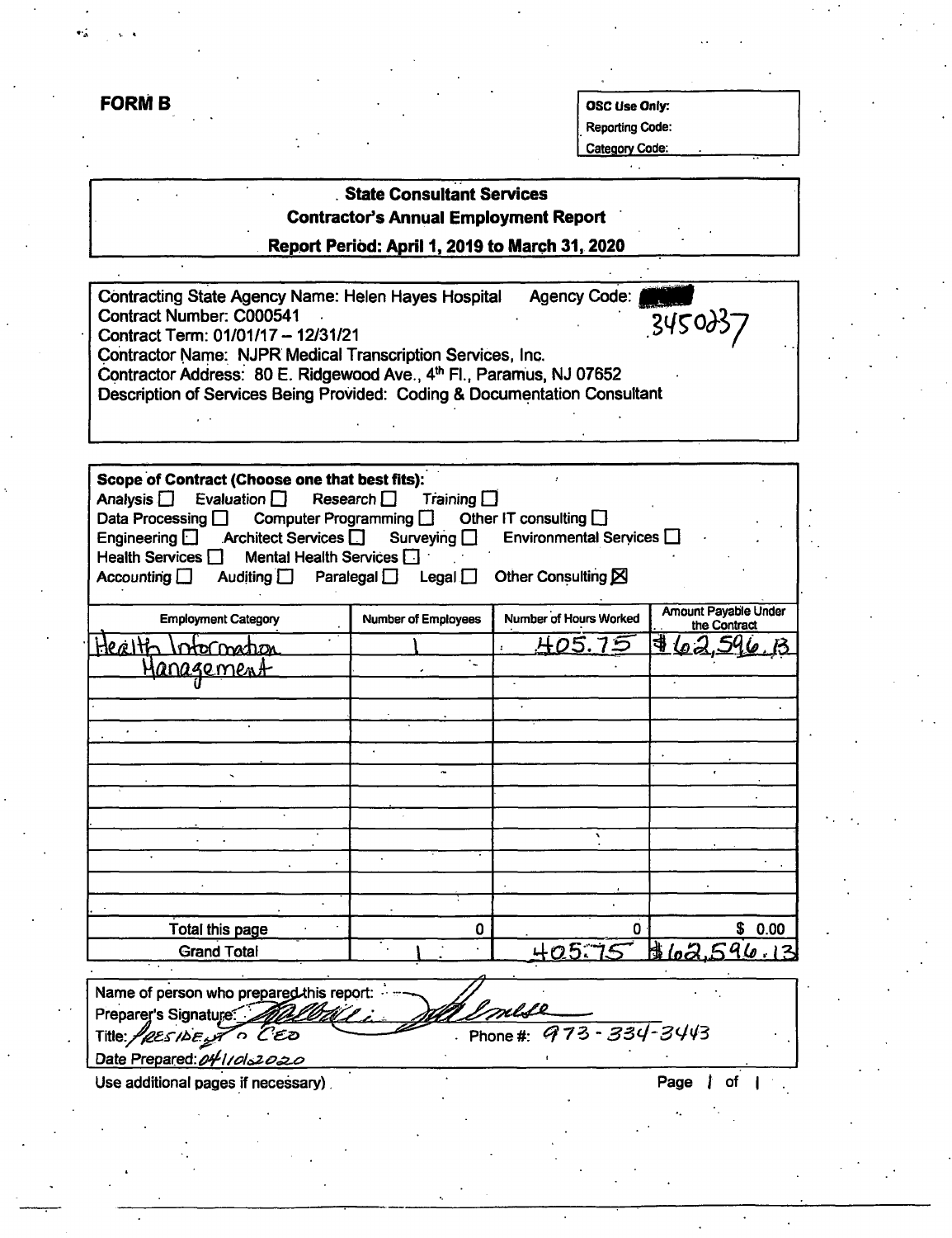**FORM B OSC** Use Only:

:■

*;*

Reporting Code: Category Code:

#### **State Consultant Services Contractor's Annual Employment Report**

**Report Period: April 1,2019 to March 31, 2020**

| Contracting State Agency Name: Helen Hayes Hospital<br><b>Contract Number: C000546</b><br>Contract Term: 6/1/17-5/31/22<br>Contractor Name: Ramapo Radiology Associates, PC<br>Contractor Address: 255 Lafayette Avenue, Suffern, NY 10901<br>Description of Services Being Provided: Radiology Services |                                                                                                                              | <b>Agency Code:</b>                                                  | 3450237                                     |
|----------------------------------------------------------------------------------------------------------------------------------------------------------------------------------------------------------------------------------------------------------------------------------------------------------|------------------------------------------------------------------------------------------------------------------------------|----------------------------------------------------------------------|---------------------------------------------|
|                                                                                                                                                                                                                                                                                                          |                                                                                                                              |                                                                      |                                             |
|                                                                                                                                                                                                                                                                                                          |                                                                                                                              |                                                                      |                                             |
| Scope of Contract (Choose one that best fits):<br>Analysis $\square$<br>Evaluation $\Box$<br>Data Processing <b>D</b><br>Architect Services [<br>Engineering $\square$<br>Health Services $\overline{\mathbf{M}}$<br>Mental Health Services [<br>Accounting $\square$<br>Auditing $\square$              | Research $\Box$<br>Training $\square$<br>Computer Programming   Other IT consulting  <br>Paralegal $\Box$<br>Legal $\square$ | Surveying □ Environmental Services □<br>Other Consulting $\square$ . |                                             |
| <b>Employment Category</b>                                                                                                                                                                                                                                                                               | <b>Number of Employees</b>                                                                                                   | <b>Number of Hours Worked</b>                                        | <b>Amount Payable Under</b><br>the Contract |
| 2Diolocusis.                                                                                                                                                                                                                                                                                             |                                                                                                                              | 08                                                                   |                                             |
| Prhnologists.                                                                                                                                                                                                                                                                                            |                                                                                                                              | 080                                                                  |                                             |
| <u>FIDAOD</u>                                                                                                                                                                                                                                                                                            |                                                                                                                              | <b>080</b>                                                           |                                             |
|                                                                                                                                                                                                                                                                                                          |                                                                                                                              |                                                                      |                                             |
|                                                                                                                                                                                                                                                                                                          |                                                                                                                              |                                                                      |                                             |
|                                                                                                                                                                                                                                                                                                          |                                                                                                                              |                                                                      |                                             |
|                                                                                                                                                                                                                                                                                                          |                                                                                                                              |                                                                      |                                             |
|                                                                                                                                                                                                                                                                                                          |                                                                                                                              |                                                                      |                                             |
|                                                                                                                                                                                                                                                                                                          |                                                                                                                              |                                                                      |                                             |
|                                                                                                                                                                                                                                                                                                          |                                                                                                                              |                                                                      |                                             |
|                                                                                                                                                                                                                                                                                                          |                                                                                                                              |                                                                      |                                             |
|                                                                                                                                                                                                                                                                                                          |                                                                                                                              |                                                                      |                                             |
| Total this page                                                                                                                                                                                                                                                                                          | 0                                                                                                                            | 0                                                                    | \$0.00                                      |
| <b>Grand Total</b>                                                                                                                                                                                                                                                                                       |                                                                                                                              |                                                                      |                                             |
|                                                                                                                                                                                                                                                                                                          |                                                                                                                              |                                                                      |                                             |
| Name of person who prepared this report:                                                                                                                                                                                                                                                                 |                                                                                                                              |                                                                      |                                             |
| Preparer's Signature: YV \arue                                                                                                                                                                                                                                                                           |                                                                                                                              |                                                                      |                                             |
| Title: MAMuger                                                                                                                                                                                                                                                                                           |                                                                                                                              |                                                                      | $45$ $565$ $3664$ $1401$                    |
| Date Prepared: 5151202                                                                                                                                                                                                                                                                                   |                                                                                                                              |                                                                      |                                             |

Use additional pages if necessary) Page of

**r**

*i A*

R-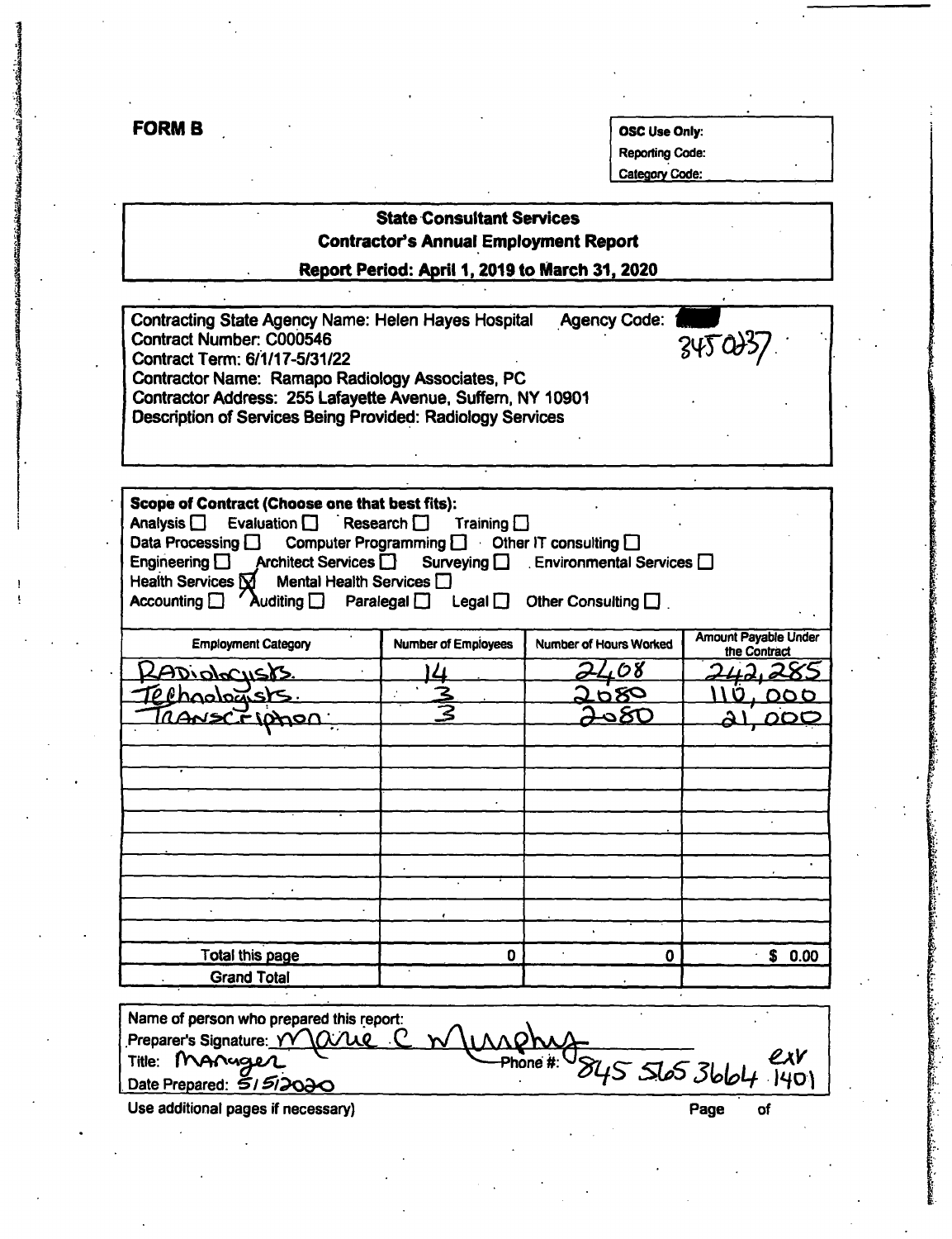s

*)*

**FORM B** OSC Use Only: **Reporting Code; Category Code:**

## State Consultant Services Contractor's Annual Employment Report Report Period: April 1,2019 to March 31, 2020 Contracting State Agency Name: Helen Hayes Hospital Agency Code: Contract Number: G000556 450237 Contract Term: 05/10/18 - 05/09/23 Contractor Name: Jandee Anesthesiology Partners PLLC Contractor Address: 25 Main St., Suite 103, Hackensack, NJ 07508 Description of Services Being Provided: Anesthesiology Services Scope of Contract (Choose one that best fits):<br>Analysis D Evaluation D Research D 1 Analysis  $\Box$  Evaluation  $\Box$  Research  $\Box$  Training  $\Box$ Data Processing  $\Box$  Computer Programming  $\Box$ . Other IT consulting  $\Box$ Engineering rchitect Services E.J. Surveying E.J. Environmental Services Mental Health Services  $\Box$  , Health Services Accounting  $\Box$   $\Box$   $\Box$  Paralegal  $\Box$  Legal  $\Box$  Other Consulting  $\Box$ **Amount Payable Under there Contract Category Contract Employees Number of Hours Worked**<br> **FILA**  $H \wedge^{2} S$ Sei/^ws f-pc • **7 / <sup>M</sup> , yo** Total this page 7  $\frac{1}{2}$   $\frac{1}{2}$   $\frac{1}{2}$   $\frac{1}{2}$   $\frac{1}{2}$   $\frac{1}{2}$   $\frac{1}{2}$   $\frac{1}{2}$   $\frac{1}{2}$   $\frac{1}{2}$   $\frac{1}{2}$   $\frac{1}{2}$   $\frac{1}{2}$   $\frac{1}{2}$   $\frac{1}{2}$   $\frac{1}{2}$   $\frac{1}{2}$   $\frac{1}{2}$   $\frac{1}{2}$   $\frac{1}{2}$   $\frac$ Grand Total

| Name of person who predared this report: $\sqrt{ }$                   |           |  |
|-----------------------------------------------------------------------|-----------|--|
| Neera<br>Preparer's Signature: $\mathbb{R}$ $\mathbb{C}$ $\mathbb{C}$ |           |  |
| Title: Administrative Boordinator                                     | Phone #:  |  |
| Date Prepared:                                                        | -962-7282 |  |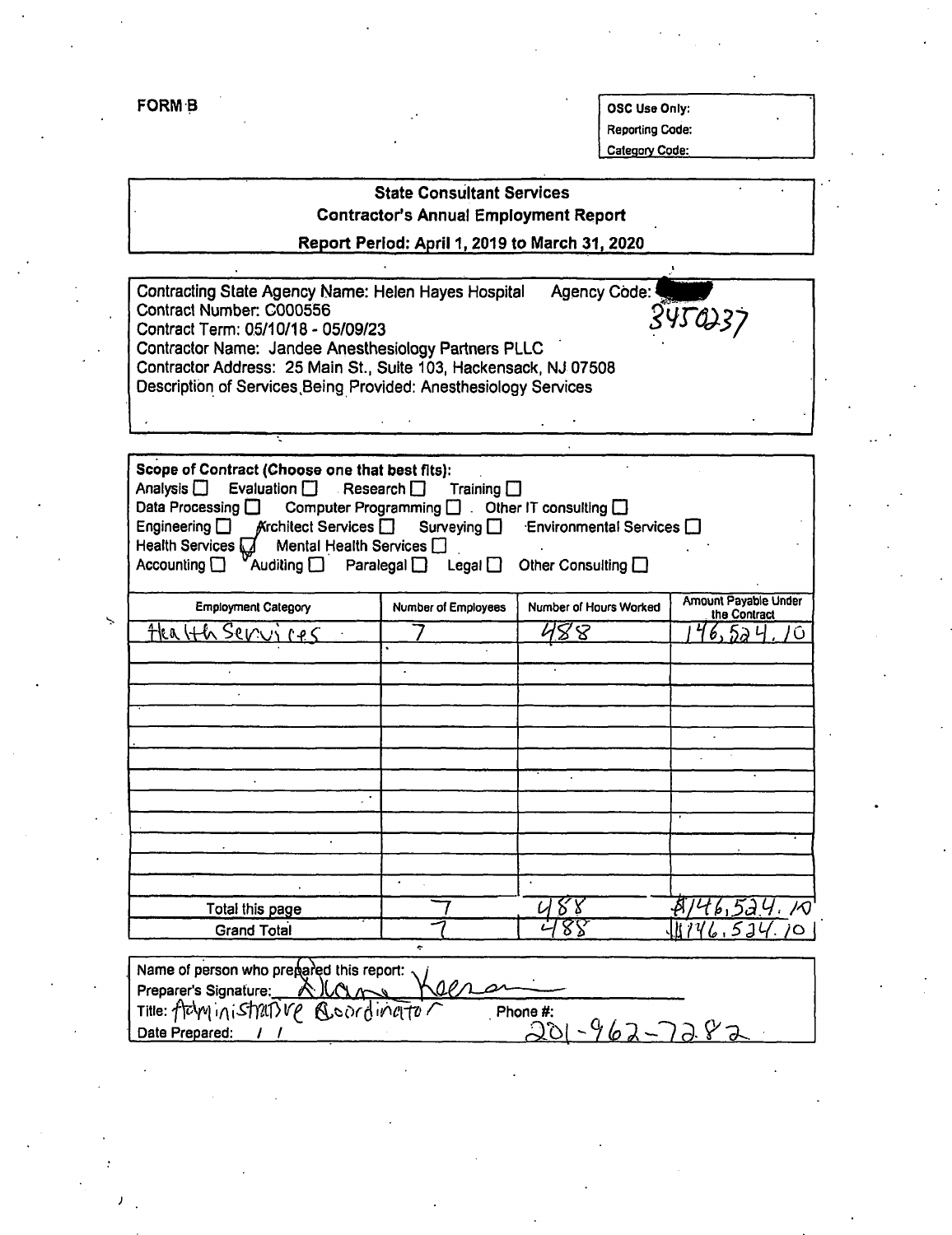|                                                                                                                                                                                                                                                                                                        |                                                            |                                                                                         | OSC Use Only:<br><b>Reporting Code:</b>                                              |                             |  |
|--------------------------------------------------------------------------------------------------------------------------------------------------------------------------------------------------------------------------------------------------------------------------------------------------------|------------------------------------------------------------|-----------------------------------------------------------------------------------------|--------------------------------------------------------------------------------------|-----------------------------|--|
|                                                                                                                                                                                                                                                                                                        |                                                            |                                                                                         | <b>Category Code:</b>                                                                |                             |  |
|                                                                                                                                                                                                                                                                                                        |                                                            |                                                                                         |                                                                                      |                             |  |
|                                                                                                                                                                                                                                                                                                        |                                                            | <b>State Consultant Services</b><br><b>Contractor's Annual Employment Report</b>        |                                                                                      |                             |  |
|                                                                                                                                                                                                                                                                                                        |                                                            | <b>Report Period: April 1, 2019 to March 31, 2020</b>                                   |                                                                                      |                             |  |
|                                                                                                                                                                                                                                                                                                        |                                                            |                                                                                         |                                                                                      |                             |  |
| Contracting State Agency Name: Helen Hayes Hospital<br>Contract Number: PO#0069607<br>Contract Term: 10/1/18 - 09/30/19<br><b>Contractor Name: DESCO</b><br>Contractor Address: PO Box 6787, Providence, RI 02940<br>Description of Services Being Provided: Biomedical Engineering Technician Support |                                                            |                                                                                         | <b>Agency Code:</b>                                                                  | 3450237                     |  |
|                                                                                                                                                                                                                                                                                                        |                                                            |                                                                                         |                                                                                      |                             |  |
| Evaluation $\Box$<br>Analysis $\square$<br>Data Processing $\square$<br>Engineering C Architect Services C Surveying<br>Health Services $\Box$<br>Accounting $\square$                                                                                                                                 | Mental Health Services<br>Auditing $\Box$ Paralegal $\Box$ | Research $\square$<br>Training $\square$<br>Computer Programming $\Box$<br>Legal $\Box$ | Other IT consulting $\square$<br>Environmental Services $\Box$<br>Other Consulting [ |                             |  |
| <b>Employment Category</b>                                                                                                                                                                                                                                                                             |                                                            | Number of Employees                                                                     | Number of Hours Worked                                                               | <b>Amount Payable Under</b> |  |
|                                                                                                                                                                                                                                                                                                        |                                                            |                                                                                         |                                                                                      |                             |  |
| reed Service Technicus                                                                                                                                                                                                                                                                                 |                                                            | 7                                                                                       | 453                                                                                  | the Contract                |  |
|                                                                                                                                                                                                                                                                                                        |                                                            |                                                                                         |                                                                                      |                             |  |
|                                                                                                                                                                                                                                                                                                        |                                                            |                                                                                         |                                                                                      |                             |  |
|                                                                                                                                                                                                                                                                                                        |                                                            |                                                                                         |                                                                                      |                             |  |
|                                                                                                                                                                                                                                                                                                        |                                                            |                                                                                         |                                                                                      |                             |  |
|                                                                                                                                                                                                                                                                                                        |                                                            |                                                                                         |                                                                                      |                             |  |
|                                                                                                                                                                                                                                                                                                        |                                                            |                                                                                         |                                                                                      |                             |  |
|                                                                                                                                                                                                                                                                                                        |                                                            |                                                                                         |                                                                                      |                             |  |
|                                                                                                                                                                                                                                                                                                        |                                                            |                                                                                         |                                                                                      |                             |  |
|                                                                                                                                                                                                                                                                                                        |                                                            |                                                                                         |                                                                                      |                             |  |
|                                                                                                                                                                                                                                                                                                        |                                                            |                                                                                         |                                                                                      |                             |  |
| Total this page<br><b>Grand Total</b>                                                                                                                                                                                                                                                                  |                                                            | $\mathbf{r}$                                                                            | 453                                                                                  | $-24,395,90,95 - 0.00$      |  |
|                                                                                                                                                                                                                                                                                                        |                                                            |                                                                                         |                                                                                      |                             |  |
| Name of person who prepared this report:<br>Preparer's Signature:<br>Title: CFD                                                                                                                                                                                                                        |                                                            | auxla Slatel                                                                            | Phone #:                                                                             |                             |  |
| Date Prepared: / I/OI 2020                                                                                                                                                                                                                                                                             |                                                            |                                                                                         | 508-298-3071                                                                         | Page<br>of                  |  |
| Use additional pages if necessary)                                                                                                                                                                                                                                                                     |                                                            |                                                                                         |                                                                                      |                             |  |
|                                                                                                                                                                                                                                                                                                        |                                                            |                                                                                         |                                                                                      |                             |  |

 $\mathbb{Z}^2$ 

 $\label{eq:2} \frac{1}{\sqrt{2}}\int_0^1\frac{1}{\sqrt{2}}\,d\mu$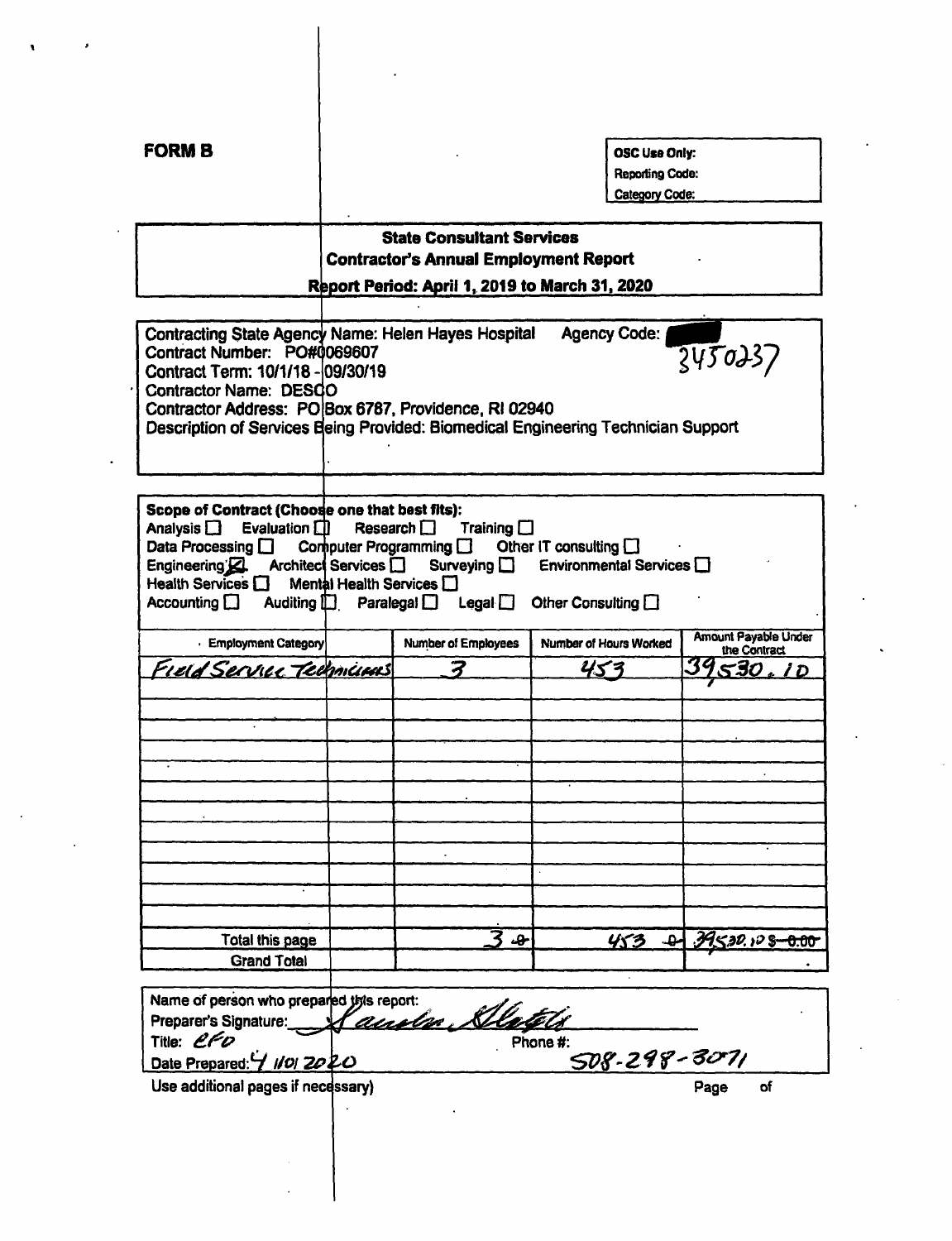**FORMS OSC Use Only: Reporting Code: Category Code:**

#### **State Consultant Services Contractor's Annual Employment Report**

**Report Period: April 1, 2019 to March 3t, 2020**

| Contracting State Agency Name: Helen Hayes Hospital              | <b>Agency Code:</b> |         |  |
|------------------------------------------------------------------|---------------------|---------|--|
| Contract Number: PO # 0071073                                    | ÷                   |         |  |
| Contract Term: 04/01/19 - 03/31/20                               |                     | 3450237 |  |
| Contractor Name: Bonadio & Co, LLP                               |                     |         |  |
| Contractor Address: 6 Wembley Court, Albany, NY 12205            |                     |         |  |
| <b>Description of Services Being Provided: Auditing Services</b> |                     |         |  |
|                                                                  |                     |         |  |
|                                                                  |                     |         |  |

| Scope of Contract (Choose one that best fits):<br>Analysis <b>D</b> Evaluation <b>D</b> Research Training D<br>Data Processing $\Box$ Computer Programming $\Box$ Other IT consulting $\Box$<br>Engineering □ Architect Services □ Surveying □<br>Health Services   Mental Health Services  <br>Accounting $\Box$ Auditing $\boxtimes$ Paralegal $\Box$ Legal $\Box$ Other Consulting $\Box$ |                     | Environmental Services |                                      |
|----------------------------------------------------------------------------------------------------------------------------------------------------------------------------------------------------------------------------------------------------------------------------------------------------------------------------------------------------------------------------------------------|---------------------|------------------------|--------------------------------------|
| <b>Employment Category</b>                                                                                                                                                                                                                                                                                                                                                                   | Number of Employees | Number of Hours Worked | Amount Payable Under<br>the Contract |
| Partner / Principal                                                                                                                                                                                                                                                                                                                                                                          |                     | 45                     | \$9,000                              |
| Manager                                                                                                                                                                                                                                                                                                                                                                                      |                     | 70                     | 9,900                                |
| <b>Supervisory Staff</b>                                                                                                                                                                                                                                                                                                                                                                     |                     | 125                    | 14,000                               |
| <b>Staff</b>                                                                                                                                                                                                                                                                                                                                                                                 |                     | 140                    | 17,000                               |
|                                                                                                                                                                                                                                                                                                                                                                                              |                     |                        |                                      |
|                                                                                                                                                                                                                                                                                                                                                                                              |                     |                        |                                      |
|                                                                                                                                                                                                                                                                                                                                                                                              |                     |                        |                                      |
|                                                                                                                                                                                                                                                                                                                                                                                              |                     |                        |                                      |
|                                                                                                                                                                                                                                                                                                                                                                                              |                     |                        |                                      |
|                                                                                                                                                                                                                                                                                                                                                                                              |                     |                        |                                      |
|                                                                                                                                                                                                                                                                                                                                                                                              |                     |                        |                                      |
|                                                                                                                                                                                                                                                                                                                                                                                              |                     |                        |                                      |
| Total this page                                                                                                                                                                                                                                                                                                                                                                              | 0                   | O                      | \$0.00                               |
| <b>Grand Total</b>                                                                                                                                                                                                                                                                                                                                                                           |                     |                        | \$49,900                             |

| Name of person who prepared this report: APPROVED |                                              |                       |  |
|---------------------------------------------------|----------------------------------------------|-----------------------|--|
| Preparer's Signature:                             | By Kennath McGivney at 3:38 pm, May 06, 2020 |                       |  |
| Title: Partner                                    |                                              | Phone #: 518-464-4080 |  |
| 5/6/2020<br>Date Prepared:                        |                                              |                       |  |
| Use additional pages if necessary)                |                                              | Page<br>οi            |  |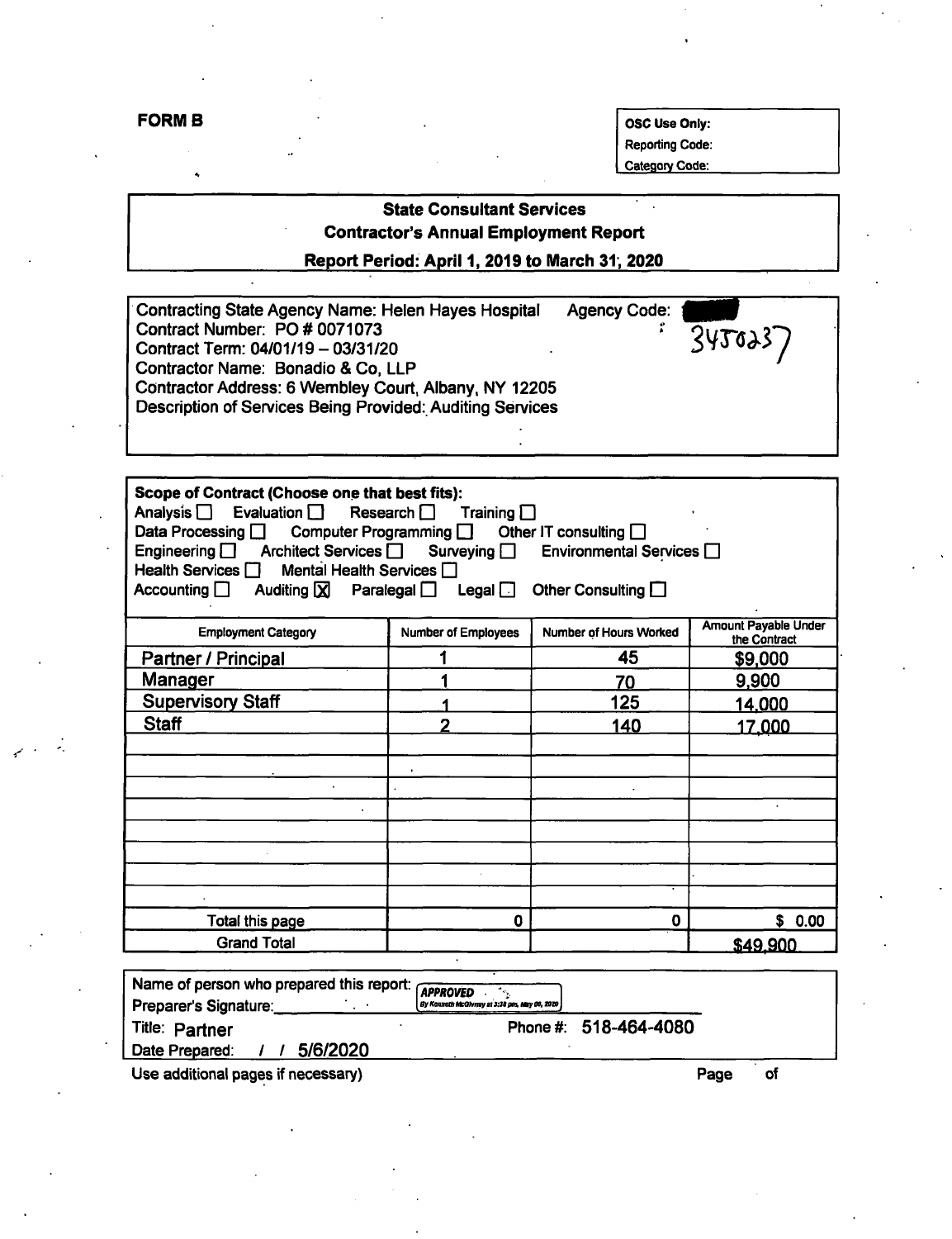'

**FORM B**  $\qquad$  **OSC** Use Only: **Reporting Code;**

**Category Code:** 

:

**1**

**I !**

### **State Consultant Services Contractor's Annual Employment Report Report Period: April 1,2019 to March 31,2020** Contracting State Agency Name: Helen Hayes Hospital Agency Code: Contract Number: PO#0071572  $3450 + 5$ Contract Term: 04/01/19.-03/31/20 Contractor Name: Marsden Medical Physics Assoc., LLC Contractor Address: 15 Decker Lane, Booton, NJ 07005 Description of Services Being Provided: Medical Physicist Services Scope of Contract (Choose one that best fits): Analysis  $\Box$  Evaluation  $\Box$  Research  $\Box$  Training  $\Box$ Data Processing  $\Box$  Computer Programming  $\Box$  Other IT consulting  $\Box$ Engineering  $\Box$  Architect Services  $\Box$  Surveying  $\Box$  Environmental Services  $\Box$ Health Services  $\boxtimes$  Mental Health Services  $\square$ <br>Accounting  $\square$  Auditing  $\square$  Paralegal  $\square$ Legal  $\Box$  Other Consulting  $\Box$ **Amount Payable Under Employment Category and <b>i Number** of **Employees A Number** of **Hours** Worked **f4e.i; tfk \$ er 1/** *ir* **C.** Total this page  $\begin{array}{ccc} & 0 & 0 \\ \end{array}$   $\begin{array}{ccc} & 0 & 0 \\ \end{array}$   $\begin{array}{ccc} & 0 & 0 \\ \end{array}$   $\begin{array}{ccc} & 0 & 0 \\ \end{array}$ Grand Total *(■* Name of person who prepared this report Preparer's Signature: Title:  $\beta_{r-5}$ , J,  $\lambda$ Phone #:  $972$  $828$ 50 Date Prepared: 3 /20/20 Use additional pages if necessary) and the contract of the contract of the Page of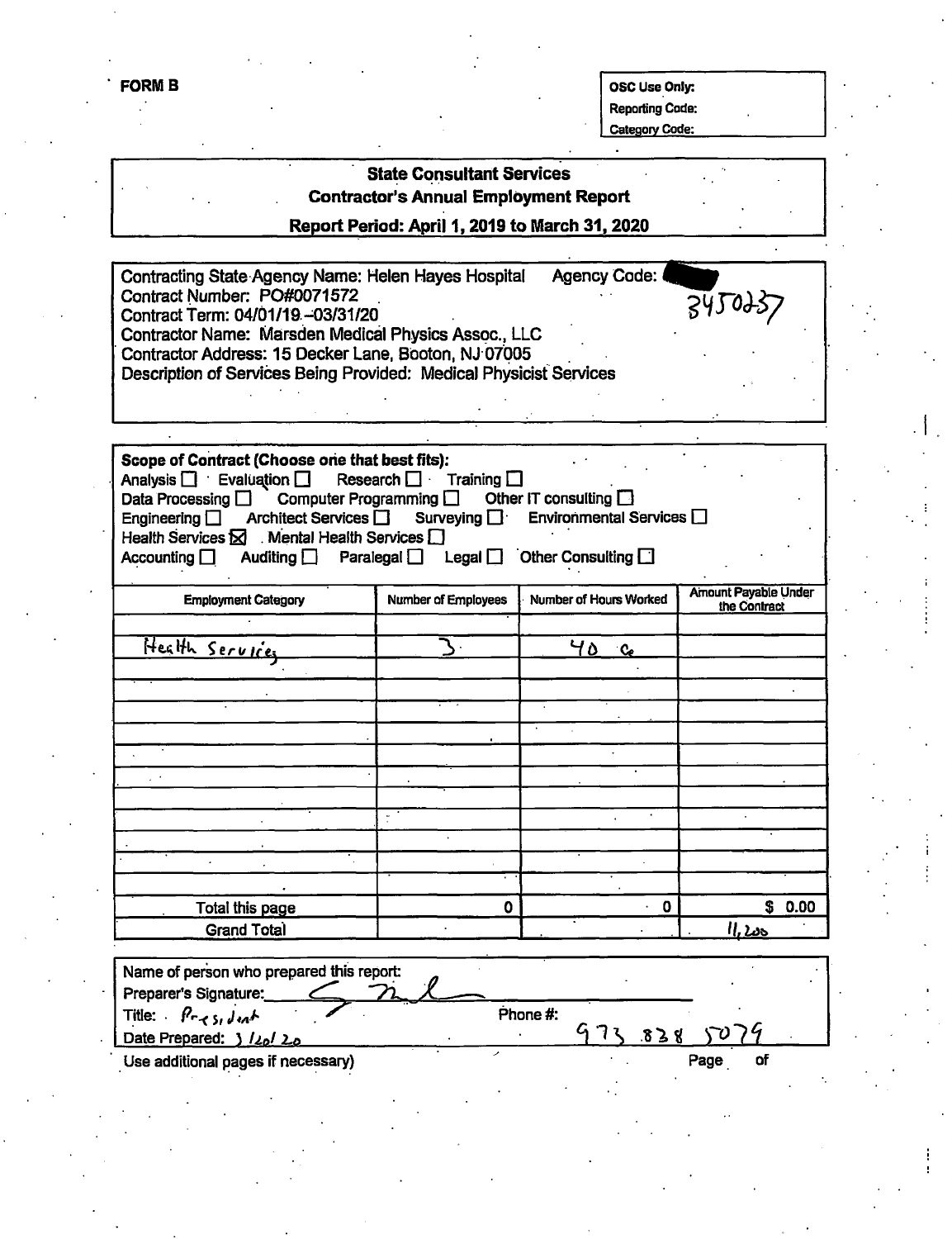**FORM B** OSC Use Only: Reporting Code:

Category Code:

# **State Consultant Services Contractor's Annual Employment Report Report Period: April 1,2019 to March 31,2020** Contracting State Agency Name; Helen Hayes Hospital Agency Code: Contract Number: PO#0071185 3450237 Contract Term: 04/01/19-03/31/20 Contractor Name: Vitalware, LLC. Contractor Address: 1200 Chesteriy Drive. Suite 260, Yakima, WA 98902 Description of Services Being Provided; Vitalware Review Services and Software Subscription Scope of Contract (Choose one that best fits):<br>Analysis  $\square$  Evaluation  $\square$  Research  $\square$  Training  $\square$ Analysis  $\Box$  Evaluation  $\Box$ <br>Data Processing  $\Box$  Comp Data Processing  $\square$  Computer Programming  $\square$  Other IT consulting  $\square$ <br>Engineering  $\square$  Architect Services  $\square$  Surveying  $\square$  Environmental S Environmental Services  $\Box$ Health Services  $\Box$  Mental Health Services  $\Box$ <br>Accounting  $\Box$  Auditing  $\Box$  Paraleoal  $\Box$  I Auditing  $\Box$  Paralegal  $\Box$  Legal  $\Box$  Other Consulting  $\boxtimes$ Amount Payable *Under* Employment Category **Number of Employees Number of Hours Worked Consultant 3** 3 224 \$32,500 Total this page 0 0 \$ 0.00 **Grand Total 19 224 31 224 322.500**

Name of person who prepared this report: Preparer's Signature: *(A) endy* Preparer's Signature: *[A]andy Kannady*<br>Title: Director, Revenue Integrity Services *O* Date Prepared: 4/14/2020 Phone #: 855-464-2310 ext 737

Use additional pages if necessary) example of the example of the example of the example of the example of the example of the example of the example of the example of the example of the example of the example of the example